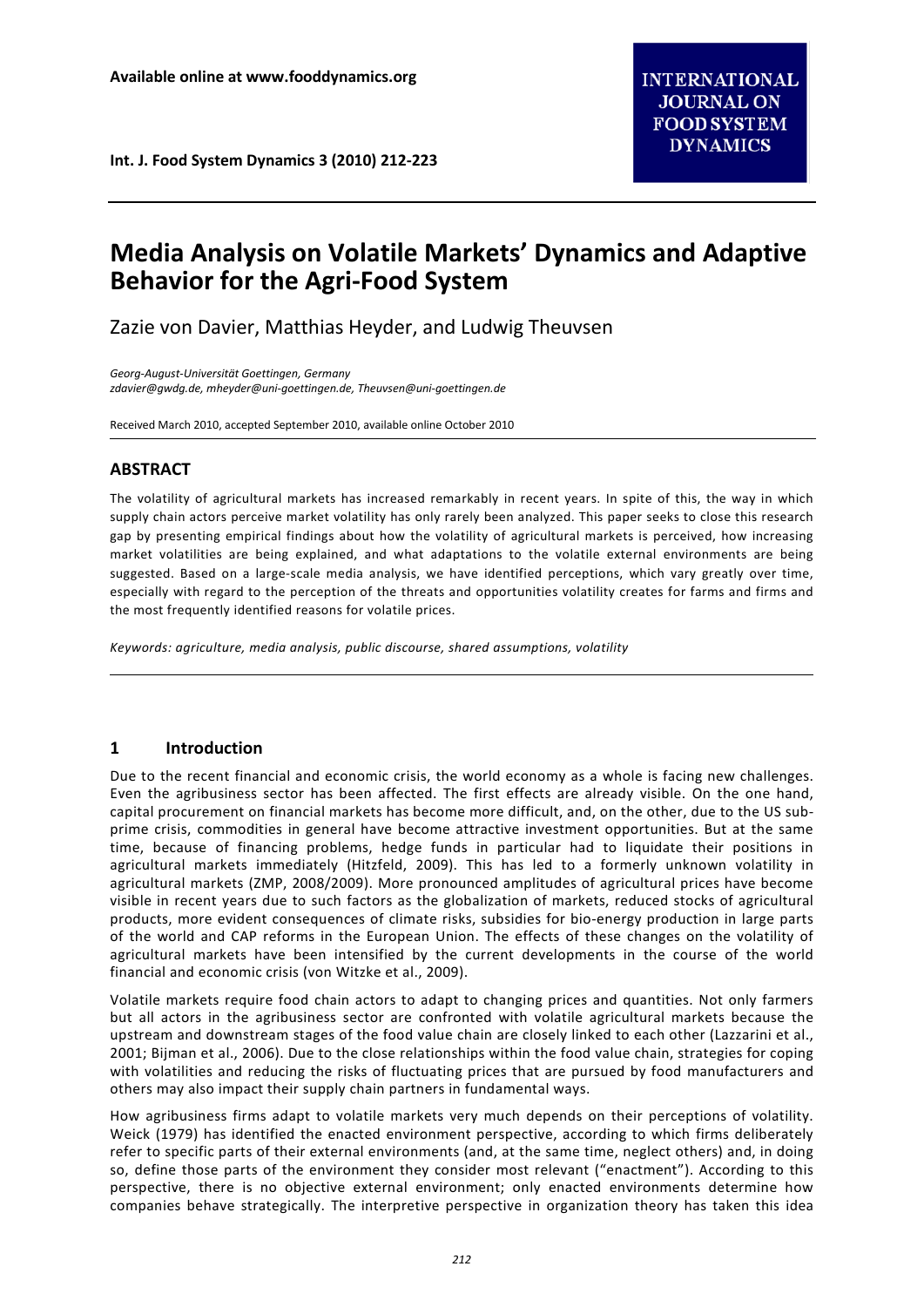one step further by claiming that what we call a firm's environment is a socially created symbolic world made up of strategists' social knowledge (Smircich, Stubbart, 1985). Against this background, it is not volatility *per se* but how agribusiness managers perceive volatility that is decisive for their reactions.

Nonetheless, in-depth analyses of food chain actors' perceptions of price volatility and adaptations to volatile markets are still scarce. This paper seeks to close this research gap by presenting empirical findings about how the volatility of agricultural markets is perceived, how increasing market volatilities are explained, and what adaptations to volatile external environments are being suggested. The remainder of the paper is organized as follows: In section 2, we review the existing literature on the management of volatility. In section 3, the methodology and results of the media analysis are presented. A discussion of the results and our conclusions can be found in section 4.

# **2 Literature review**

## **2.1 Volatility as a management challenge**

The notion of volatility was first developed in financial market theory. The term refers to the uncertainty of returns on investments and is in most cases stated as the standard deviation (Chen, 1996). Meanwhile, the term is widely used in general management theory as well as in agricultural economics in order to indicate market amplitudes mainly with regard to prices (price volatility) but sometimes also with regard to supply and demand quantities (see, for instance, Gillen, Lall, 2002). Volatile prices on product and factor markets are part of the overall business risks enterprises face (Mußhoff, Hirschauer, 2010). These risks result in uncertainty concerning the success of firm operations; they go along with decisions that have to be made on the basis of incomplete information (Löw, 2008). Uncertainty increases the requirements for gaining and processing information; therefore, it is a central reason for using decision heuristics in individual problem solving processes (Simon, 1976).

For organizations, managing uncertainty is a central challenge. There is extensive literature dealing with how firms cope with uncertainty. Contingency theory, for instance, has identified uncertainty as an important determinant of the design of organization structures (Lawrence and Lorsch, 1967). The isolation of supply chain activities within an enterprise against external uncertainty is regarded as a precondition for effective and efficient task fulfilment. It has been argued that organizations protect their "technical core" from (too much) uncertainty by implementing boundary-spanning units that buffer the organization from its unstable environment (Thompson, 1967). In strategic management literature, it is argued that strategic flexibility helps firms stay competitive in highly uncertain environments (Volberda, 1999). Furthermore, the development of organizational capabilities and organizational learning are considered to be crucial in quickly changing external environments (Teece et al., 1997). In resource dependence theory, vertical integration is discussed as a means of reducing uncertainty stemming from dependence on external owners of resources (Pfeffer, Salancik, 1978).

In general, enterprises can choose between two alternative ways of coping with uncertainty: first, reducing the amount of uncertainty and, second, improving an enterprise's ability to cope with uncertainty (Grote, 2004). Uncertainty can be reduced by such means as buffering (for instance, handling demand and supply peaks through increased stocks), smoothing (for example, increasing demand by setting lower prices in times of usually weak demand conditions) and the vertical integration of sources of uncertainty (Thompson, 1967). Enterprises' ability to manage uncertainty can be improved by forecast planning, well-trained employees, non-bureaucratic and decentralized organization structures, organization-wide shared professional or cultural values and generally high levels of organizational flexibility (Grote, 2004; Mintzberg, 1989; Sanchez, Mahoney, 2004; Volberda, 1999).

In a similar form, both packages of measures—reduction of uncertainty as well as improved capacity for managing uncertainty—are also discussed in the risk-management literature. On the one hand, this strand of research discusses various strategies for reducing the amount of risk and, thus, the uncertainty enterprises have to deal with: avoiding and limiting risks (by, for instance, withdrawing from risky activities), risk diversification (by such means as diversifying business activities), risk sharing and compensation (through insurance etc.) and risk relocation (for instance, by outsourcing firm activities). On the other hand, the literature also discusses strategies for improving firms' ability to cope with risks. The main aim of these strategies is to increase a firm's ability to withstand the occurrence of negative economic outcomes, by such means as accumulating the slack resources of increasing liquidity buffers (Harrington, Niehaus, 2003). Whereas attempts to increase a firm's capacity for coping with volatility usually have an internal focus, strategies that seek to reduce the amount of risk enterprises have to deal with often affect relationships with supply chain partners.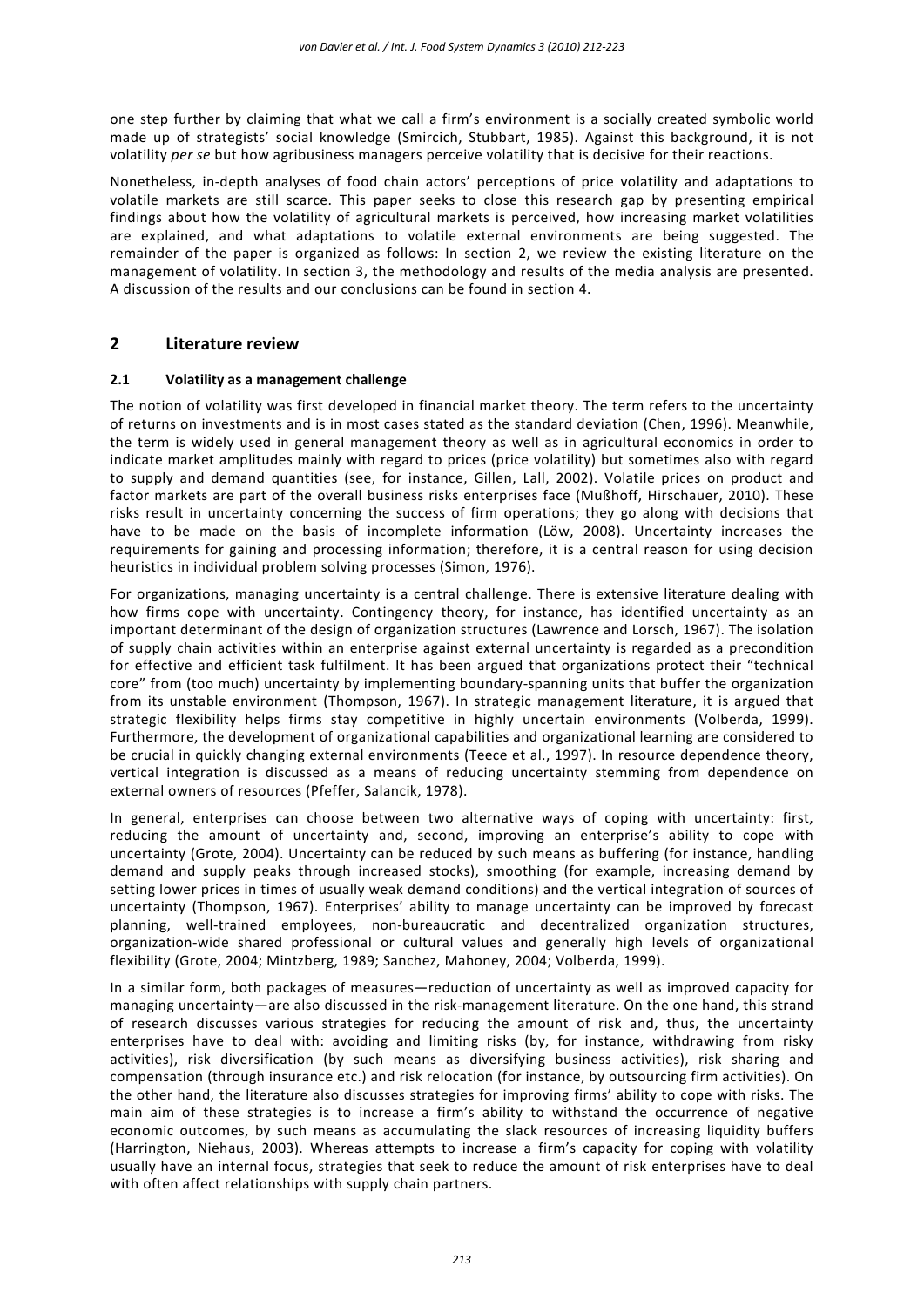#### **2.2 Volatility management in agricultural economics**

Volatility as a management challenge has also gained growing attention in agricultural economic research. Most of the publications attempt to figure out the reasons agricultural markets are becoming more and more volatile. It is a widely shared view that a growing world population and the higher incomes in developing and emerging countries, which result in higher calorie intakes and a growing consumption of food products of animal origin, will lead to increased demand for agricultural produce in the long run (Trostle, 2008; Armbruster, 2009). At the same time, lower productivity increases and limited opportunities for extending arable land result in decreasing stocks of important agricultural commodities (Rudloff, 2009). Moreover, short term effects (von Witzke et al., 2009), like weather risks, fluctuating exchange rates and oil prices (Karali, Power, 2009; Harri et al., 2009), the changing prices of substitutes (Busse, Brümmer, 2009) and decisions in the field of agricultural policy (Rudloff, 2009, Cadot et al., 2009), greatly impact the volatility of agricultural markets.

The extent to which speculation has increased the volatility of agricultural markets still remains controversial (Rudloff, 2009). Brümmer et al. (2008) have analyzed whether speculation fostered the extreme price peak in the years 2007 and 2008. They argue that this price level cannot be explained sufficiently by reference to fundamental data; therefore, they consider it probable that the price peaks were intensified remarkably by speculative influences. In contrast, Irwin et al. (2009) argues against the responsibility of speculation for the interim price boom. They claim that there is a historical pattern in which speculation has frequently been identified as a major cause of price amplitudes during periods of extreme volatility; furthermore, under these circumstances, perceived market action is often assessed as market failure. Surveys indicate that many firm managers in the agribusiness sector are convinced that speculation has a strong impact on price developments on agricultural markets (Theuvsen et al., 2009).

Agricultural economists address not only the reasons but also the consequences of increasingly volatile and temporarily extremely high agricultural prices. These studies take into account such factors as the world food situation with special reference to food security (von Witzke et al. 2009, Qaim, Fischer, 2009) or political consequences (Makenete et al., 2008). How farmers perceive risks and which instruments in the field of risk management they pursue has been analyzed from a microeconomic perspective (Schaper et al., 2008). Similarly, Morales et al. (2008) surveyed 1.047 European farmers and found that farmers perceive price volatility — following weather risks and potential threats from natural disasters — as the second most important risk affecting their businesses.

Model-based analyses highlight macro-economic consequences as well as farmers' reactions to volatility (Lips, Rieder, 2005; Banse et al., 2008). Furthermore, systematic risk management strategies (Tomek, Peterson, 2001) and the use of selected risk management instruments, such as weather derivatives (Mußhoff et al., 2009), have also been discussed. Nonetheless, studies on how food manufacturers cope with market uncertainties have remained rare (Calum, 2007). Moreover, despite the close relationships between producers and processors in agri-food networks, changes with regard to the relationships between supply chain partners in the face of volatile markets have only rarely been analyzed. Wocken and Spiller (2009), for instance, discuss various alternatives to contract design, whereas Schulze et al. (2006) introduce improved supplier relationship management as a way of coping with volatility. Moreover, it has been stated that long-term contracts between producers and processors are a suitable method for managing price risks (Huith, Sichler, 1996). Wilson and Dahl (2009) introduce contract designs that reduce the risk of opportunistic behaviour on the part of producers, for instance, farmers not fulfilling their precontracts in times of rising prices.

Nonetheless, large-scale empirical research on how food chain actors perceive and cope with uncertainty in the face of volatile agricultural markets remains scarce. How enterprises on the upstream and downstream stages of food value chains perceive risks, how they manage these risks and what this means for the adaptation of food chains to volatile markets have only rarely been analyzed. In order to close this research gap, we present the results of a media analysis on how the price volatility of agricultural products is perceived, to which factors the strong price movements are attributed and what adaptations are being recommended in response to increasing volatilities.

## **3 Perceptions of price volatility in the media**

## **3.1 Methodology**

The extreme bull market and the sudden and unexpected fall of agricultural prices between 2007 and 2009 have led to intense discourse about the reasons for price volatility, the consequences of the world financial and economic crisis and potential adaptations of agribusiness firms to changing market conditions. In modern, differentiated societies, public discourses typically take place in the media, which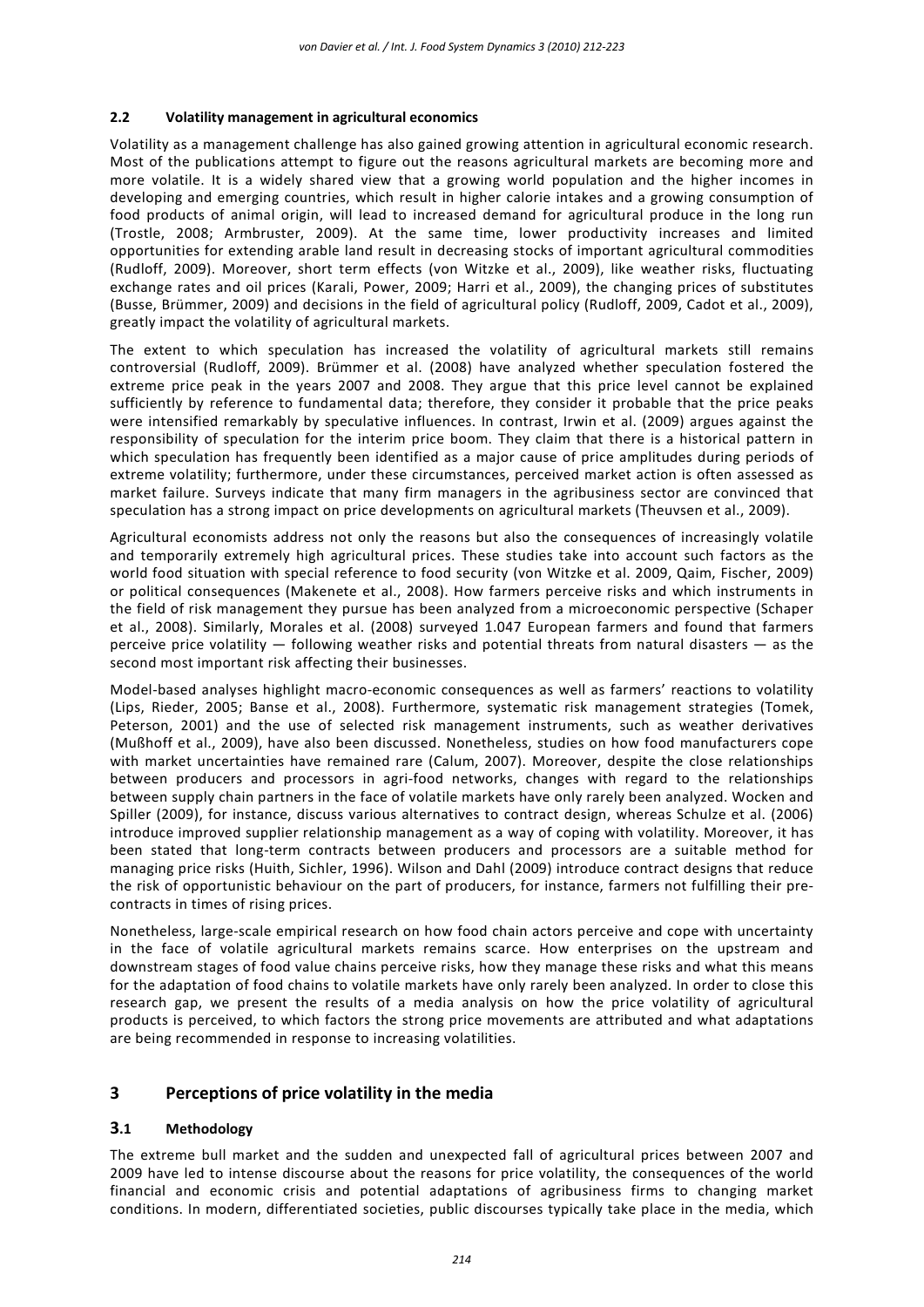present various topics society is interested in and make these themes accessible to a wider public audience (Gerhards, Neidhardt, 1991). The media allow people to exchange individual perceptions and provide an arena for negotiating conflicting viewpoints (Daele, Neidhardt, 1996), to learn about topics and opinions they consider relevant and to develop their own interpretations, preferences and attitudes (Callaghan, Schnell, 2001). Therefore, viewpoints found in the media are not equivalent to single agents' perceptions; instead, they represent consensus already shared by a larger group of participants in the discourse after exchanging information (Gerhards, Neidhardt, 1991).

Media discourses distribute and construct collectively shared perceptions and interpretative patterns that structure ways of thinking and can guide action (Jäger, 2001). Against this background, media discourses can be regarded as indicators of future decisions (Rogers et al., 1991). Moreover, a discourse taking place in the mass media represents a "master forum" (Ferree et al., 2002: 10) that integrates various more specific social sub-discourses and differing viewpoints. These special or expert discourses are, however, not reproduced neutrally. Instead they are altered as a result of media selection strategies and the preexisting interpretative views of mass media journalists (Weischenberg, 1995). Furthermore, mass media coverage is addressed to the layman, i.e., to a non-expert audience. Therefore, special interest themes, such as the price volatility of agricultural products, will not be treated in depth. If one is interested in uncovering a broad range of detailed and informed arguments and positions in the discourse on the price volatility of agricultural products, special interest media represent an appropriate object of analysis.

With regard to political discussions of general interest, like labour market politics or the future of bioenergy production, the mass media, including national quality newspapers, are often considered the relevant arenas in which public discourse takes place (e.g., Hess et al., 2009; Zschache et al., 2009). The situation is different with regard to special interest themes, such as the price volatility of agricultural products. In these cases, public discourse that reflects supply chain actors' perceptions of their (enacted) environments typically takes place in specialized media, such as the weekly or monthly journals that are read by most actors. In order to better understand how market volatilities are currently perceived, we conducted a discourse analysis that included five German practitioner-oriented agricultural and agribusiness journals. In all, 235 articles published between January 2006 and June 2009 and dealing with price developments in international agricultural markets were analyzed. Articles describing exclusively local cash markets were excluded from the content analysis. Therefore, articles on (in most cases regional) markets for potatoes and pork were not analyzed at all. Of the 235 articles analyzed, 60.4 % were published in *dlg-Mitteilungen*, 20.4 % in *top agrar*, 15.7 % in *Neue Landwirtschaft*, 0.9 % in *Kraftfuttermagazin* and 2.6 % in *Brauindustrie*.

The five journals were selected for the following reasons: In order to get an impression of food chain actors' perceptions of price volatility in agricultural markets, we selected practioner-oriented journals. Farmers' perspectives on volatile markets were included by adding three farmer journals (*dlg-Mitteilungen*, *top agrar* and *Neue Landwirtschaft*) to the sample. The perspective of other actors in the food chain dealing with agricultural commodities, for instance, processors using grain as an input factor, was acquired through the inclusion of the journals *Kraftfuttermagazin* (for the feed industry) and *Brauindustrie* (for the brewing industry). In order to be able to cover a longer period of relevant market developments without overusing limited research capacities, we decided to include only monthly journals. The journals were reviewed systematically for all articles dealing with "price volatility". Therefore, the share of each journal in the total number of articles analyzed is not the same for all journals. This can, at least for the agricultural journals, be explained by the characteristics of their editors and readers. The journal with the highest share of articles is published by the German Agricultural Society (DLG) and addresses mainly large-scale farmers as readers. Therefore, it has a strong general farm management perspective including price and risk management. *Top agrar* and *Neue Landwirtschaft* publish more articles than *dlg-Mitteilungen* on the latest developments in production techniques. The small number of articles on volatile agricultural markets in *Kraftfuttermagazin* and *Brauindustrie* was somewhat surprising. One explanation could be that farmers are more interested in growing price volatility on agricultural markets than other food chain actors since agricultural raw materials are not the only input factors for processors and, therefore, deserve somewhat less attention.

The articles were analyzed with regard to various criteria. The importance or relevance of a publicly discussed issue can be measured using various criteria (Früh, 1981). In our study, we used the following basic indicators: author's prominence and expertise (i.e., profession, such as journalist, market analyst or scientist/academic), the section of the journal the article was published in (for instance, markets or business management section) and the length of the article. To classify and analyze the articles, various categories were created: the market situation the article describes, the market the article refers to, the two most important reasons given for the price development observed and the adaptation recommended to farms or firms. The spirit of the article was measured on a five-point Likert scale from +2 ("very optimistic concerning price development") to -2 ("very pessimistic concerning price development").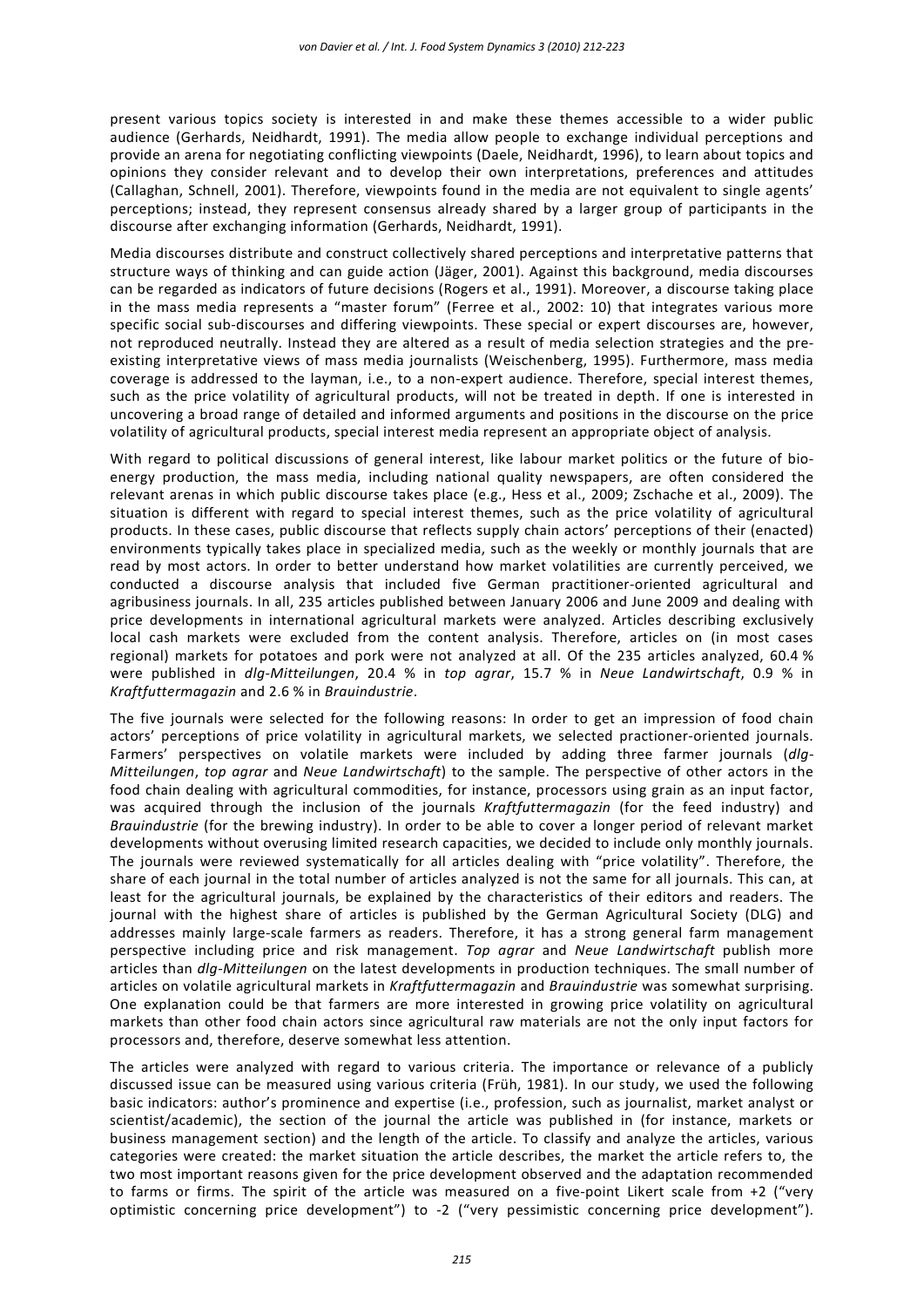Afterwards, the articles where analyzed univariately using the defined classifications and indicators. As both coding and discourse analysis were conducted by one person only, potential problems with interrater reliability were avoided.

When categorizing articles according to authors' provenience or section of the journal, double-counting did not occur. Articles published as title stories were published in a separate part of the journals and, therefore, were parts of neither the "markets" nor the "business management" sections. Double-counting was also avoided when categorizing authors' provenience. Journalists were either employed by the journals analyzed (especially in the case of farmers' journals) or freelancers (*Kraftfuttermagazin, Brauindustrie)*. Contributing scientists include academic staff from agricultural universities or national research institutions. Market analysts were categorized as such if they were employed by specialized market analysis enterprises (such as F.O. Licht) or market analysis departments of agribusiness firms (for instance, Toepfer International). Author names were also documented. Data was analyzed using MS Excel.

#### **3.2 Results**

Of the articles analyzed, 41.7% dealt with the grain market, 13.2% with the market for oil seeds, 5.1% with the milk market, 10.6% with the market for fertilizers or pesticides, 22.7% with price developments in general and 6.4% with another focus (for instance, bio-ethanol). The share of different markets addressed in journal articles is in line with market analyses showing that, in the time period observed, price volatility was higher for plant than for animal products (Hitzfeld, 2009).

Of the articles analyzed, 55.7% were written by journalists, followed by market analysts (25.1%). The staff of agribusiness enterprises, scientists and business consultants wrote between 3.8% and 4.7% of the articles. The remaining articles came from farmers, freelance journalists and various other authors. The share of the various author groups changed during the sample period. While in the first six months of 2006, 75% of the articles were written by journalists, they wrote only 39.5% of the articles in the first half of 2009. Consequently, the share of market analysts, business consultants and other authors increased over time. This demonstrates that the volatility of agricultural markets has become a more and more important issue for agribusiness enterprises over time.

During the examination period, 71.5% of the articles analyzed were published under the heading "markets", 11.1% as title stories, 7.7% in the business management section and 8.9% in other rubrics. The increasing perceived importance of the price developments on agricultural markets can be demonstrated through the rubric the article was published in. In the first half-year 2006 — before the boom for agricultural commodities — almost all articles were published in the category "markets" and only one article was printed as a title story. By the end of the first six months of 2007, 16.1% of the articles had already been published as title stories; a similar picture can be observed in the first half of 2008. With the outbreak of the financial crisis, an increasing number of articles were also published in the business management section. Most of these articles deal with the question of how farmers should react to the negative consequences of price volatility and the financial crisis.

An examination of the articles taken as a group reveals that the public discourse on price developments on agricultural markets has passed through various phases, defined by differing expectations concerning future price developments and perceived reasons for price volatility.

For more in-depth analysis, the articles were classified into seven half-year groupings; thus, analyses always focused on time periods of the same length. Shorter periods are more sensitive to temporary price shocks, such as might occur in response to bad weather conditions that at first seem devastating but after some time turn out to be counterbalanced by other, positive factors. To filter these short-term effects, we decided to analyze standardized six-month periods. All the articles were analyzed to identify the two main reasons given by the authors for recent price developments. Over the entire sample period, it is consistently clear that fundamental data is perceived to be the single most important driving force for price change; nonetheless, its perceived importance varies with the phases. At the beginning of the observation period, namely in 2006, authors attach a higher importance to fundamental data for price development. Later on, the perceived relevance of fundamental data tends to decline although no clear trend was observed. Besides fundamental data, other driving forces of price change were also identified in the articles. Figure 1 shows the dominant frames that emerged over time and contrasts them with actual price movements on agricultural markets. Frames can be defined as basic categories into which perceptions and interpretations are organized. Frames define what is considered a problem, who is responsible for the problem and what solutions there may be (Donati, 2001; Gamson, 1992; Ferree et al., 2002).

The first half-year, January through June of 2006, can be labelled **"Eve of the commodity boom"** in order to illustrate the main public opinion found in the articles published during that period. Articles about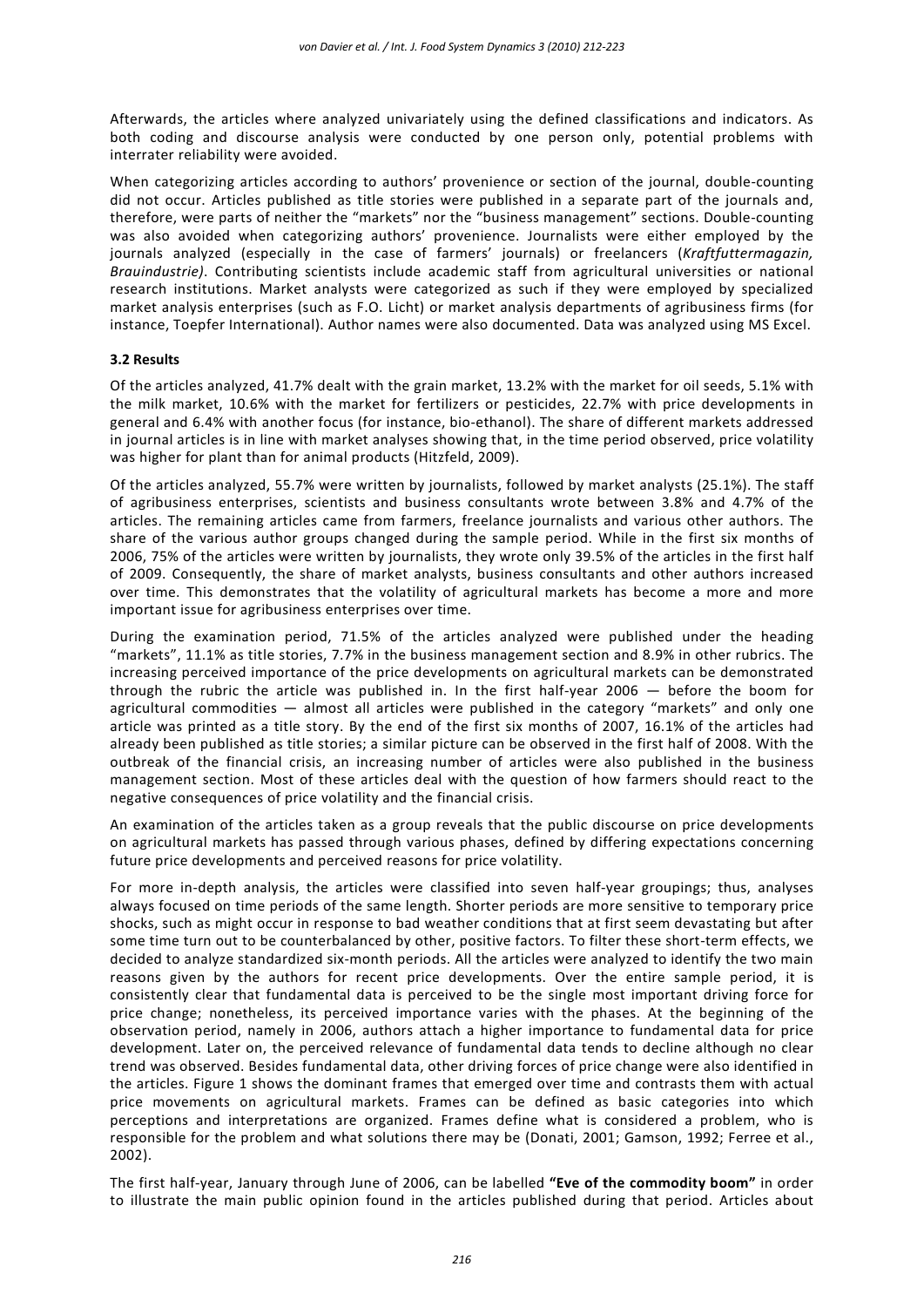rising, constant or falling prices had nearly the same share. According to 73.3% of the articles, fundamental data is responsible for price developments on international agricultural markets. Further important determinants are weather, an increasing use of agricultural raw materials for bioenergy production and a slowly increasing interest in agricultural commodities on the part of financial investors. Compared to later phases, the articles are short, 85% of the articles analyzed having fewer than two pages. The mood in the articles is slightly optimistic (mean 0.44).



**Figure 1.**  Price development and public discourse (Source: Authors' illustration, data: FAO, 2009)

In the second half of 2006, reports on market developments were strongly influenced by increasing grain and oilseed prices as well as fertilizer and pesticide prices. Market experts already await a significant increase in prices of raw materials. The discussion about potential price increases is rather theoretical and deals for the first time with alternative uses of agricultural products for food and energy production (**"Table or tank"**). Compared to the first half-year, the number of articles referring to price developments has increased. The articles are also longer than before, which reflects the attribution of higher relevance to that topic; 56.7% of contributions have more than two pages. The prognosis for future price development is positive (mean 0.69).

The first half-year in 2007 is influenced by increasing prices for grain and oilseeds. According to public opinion, the positive price trend is caused by a **"Bioenergy boom"**. Furthermore, the growing world population is considered responsible for a remarkable shortage in the supply of raw agricultural materials. Due to temporary course corrections in the generally upward-bound price trend, the mood is—compared to the previous phase—more pessimistic (mean 0.45). This shows that the agri-food sector did not trust the upcoming bull market. Compared to the previous phase, the number of articles declined.

From July 2007 onwards, reports mainly focus on the **"Scarcity in agricultural markets"**. Most of the articles analyzed (70 %) point to a limited supply that is smaller than worldwide demand as the main reason for the positive price development. It is a widely shared view that the growing use of agricultural products for bioenergy production and a growing world population reinforce the situation. The strongly increasing prices result in an enthusiastic reporting style (mean 1.07); it is claimed that a new age for agriculture has begun.

In the first half of 2008, the prices for corn, rapeseed and wheat further increase, reaching their maximum — **"Exploding prices"**. Some of the articles (12.8%) attribute the observed price development to the growing world population and the interest of financial investors in agricultural commodities. Since, after a short time lag, the prices for fertilizers and pesticides also start to rise, these topics are also increasingly discussed in media reports. Since the profits realized as a result of the high output prices level out to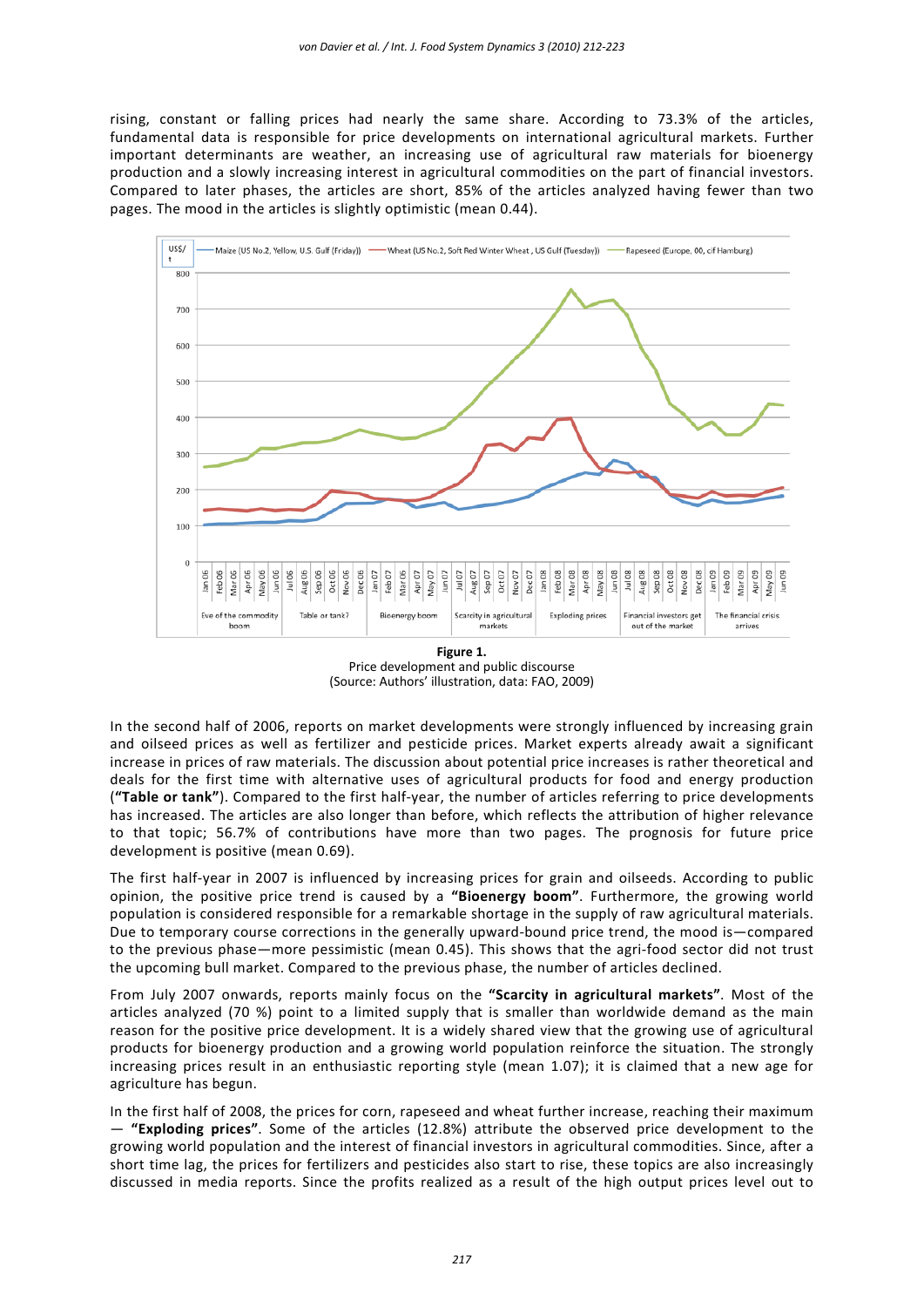some extent in response to sharply rising input costs and the drastic output price decline in the last three months of the year, the mood is less optimistic (mean: 0.324).

In the second half of 2008, two driving forces for the generally negative price development are identified in the media—the role of speculation and wider supply balances. A number of the articles (16.2%) deal with the role of speculation in agricultural commodity markets (**"Financial investors leave the market"**). In the first six months of 2008, farmers had benefited from the US real-estate crisis, as investors flew to more secure investment opportunities, such as agricultural commodities. During that time, the negative consequences of the financial crisis also reached the agri-food sector. The mood during the latter half of 2008 is slightly negative (mean -0.233). Nevertheless, there was still some hope in the late summer due to unfavourable weather conditions in the US and the fact that harvest reports were still incomplete in July and August. The subsequent surprising fall in prices strongly affects article size. More than 37% of articles are longer than three pages. In this phase more and more "business management" contributions focus on risk management. The farmers find themselves in a situation where output prices have already fallen while input prices remain high. As a consequence, a considerable number of farmers face a shortage of liquidity.

In the first half of 2009, agricultural prices have recovered only slightly. Therefore, **"The financial crisis arrives"** is a common interpretation (18.6% of the articles). Furthermore, it is widely assumed that the price situation is caused by oversupply in food markets (44.2% of the articles). Article size reflects the great interest in these topics throughout the agribusiness sector: Nearly 47% of the articles are more than three pages long and, compared to the previous phase, more articles are published in journals. Discussion of the consequences of price volatility and the financial crisis increases, while the mood of the articles is more depressed than before (mean: -0.29).

All in all, the perception of market developments changed during the sample period. In the years 2006 and 2007, the positive price development is the subject of most of the articles. Price volatility is related to positive attributes. But, beginning with the second half of 2008, the sector faces extreme price falls. Authors more and more frequently refer to the negative consequences of volatile markets (for instance, lack of cash or loans). Additionally, market observers increasingly comment that the extreme rise in output prices has led to higher land rents, which have jeopardized the liquidity of farm businesses and in some cases have created severe economic problems (Fock et al., 2008). Nevertheless, the perceived midto long-term price trends remain somewhat optimistic (Isermeyer, 2007).

It was not only the perception of price volatility that changed during the sample period. The following section deals with suggestions given to actors in the food chain, especially farmers, on how best to react to volatile markets and changing prices. It is noteworthy that on average, 58.04% of the articles analyzed refrain from giving any suggestions on how to adapt to more volatile markets. Over the first six months of 2006, almost 70% of the articles include no recommendations on how to react. Table 1 shows the suggestions (see left column) that were given to farmers on how best to adapt to the sharp price changes.

From the beginning of 2006 until early 2008, agricultural prices increased. During this time, 24.1% to 38.5% of the articles suggest that farmers analyze the situation and wait before selling their products. The lowest share of articles with the suggestion "wait and analyze" can be found in the Bioenergy boom phase, when the extreme price boom was not foreseeable. Beginning with the second half of 2007, midterm strategies for risk management are more often reported. In the period of high output prices, the reports mainly discuss how to identify the optimal selling point and whether and how to invest in storage facilities. Later on, risk management strategies (for instance, selling parts of the harvest before reaching the price maximum) are discussed more often. In order to improve decision making in volatile markets, farmers are advised to invest more time in analyzing commodity and capital markets (Deecke and Riedel, 2008) and, furthermore, to keep an eye on land prices, improve their risk management strategies and cultivate contacts with market partners (Umhau, 2007). In times of increasing input prices, strict cost management through the adaptation of machinery and labour costs to lower returns is suggested (Deecke, Riedel, 2008). It is also stressed that, due to the financial crisis, there is greater need for detailed and regular liquidity planning (Hares, 2009).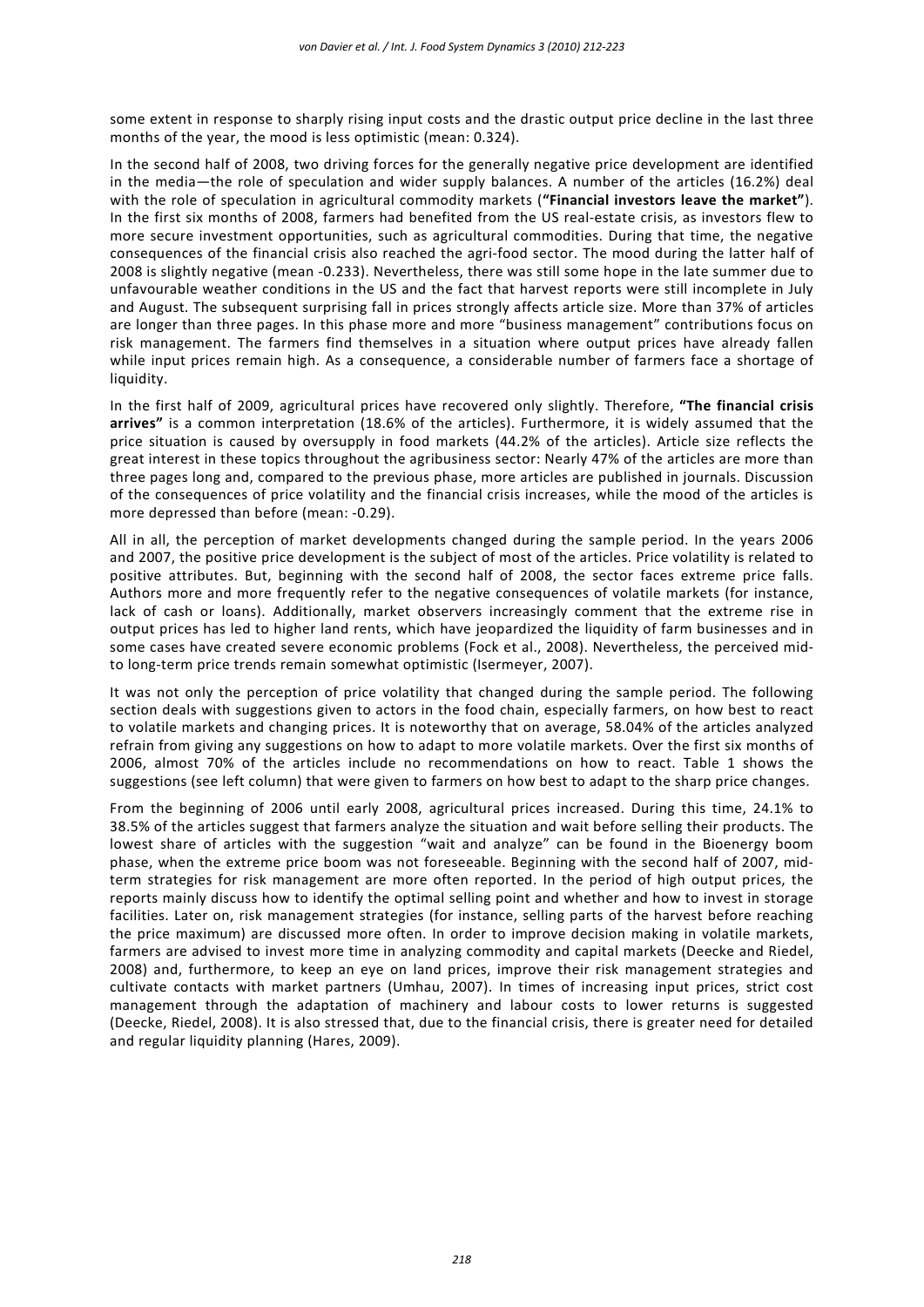|                             | First half-<br>vear 2006:<br>"Eve of the<br>commodity<br>boom"<br>$N=17$ | Second half-<br>year 2006:<br>"Table or<br>tank?"<br>$N=26$ | First half<br>vear 2007:<br>"Bio-energy<br>boom"<br>$N=29$ | Second half-<br>vear 2007:<br>"Scarcity in<br>agricultural<br>markets"<br>$N = 31$ | First half<br>year<br>2008:<br>"Exploding<br>prices"<br>$N=42$ | Second half-<br>year<br>2008:<br>"Financial<br>investors get<br>out of the<br>market" | First half<br>vear 2009:<br>"The<br>financial<br>crisis arrives"<br>$N=37$ |
|-----------------------------|--------------------------------------------------------------------------|-------------------------------------------------------------|------------------------------------------------------------|------------------------------------------------------------------------------------|----------------------------------------------------------------|---------------------------------------------------------------------------------------|----------------------------------------------------------------------------|
|                             |                                                                          |                                                             |                                                            |                                                                                    |                                                                | $N = 36$                                                                              |                                                                            |
| Wait and<br>analyze         | 35.2%                                                                    | 38.46%                                                      | 24.14%                                                     | 32.26%                                                                             | 2.38%                                                          | 10.81%                                                                                | 6.98%                                                                      |
| Sell part of the<br>harvest | 5.88%                                                                    | 11.54%                                                      | 3.45%                                                      | 9.68%                                                                              | 11.90%                                                         | 8.11%                                                                                 | 13.95%                                                                     |
| Sign future<br>contracts    | 0.00%                                                                    | 0.00%                                                       | 3.45%                                                      | 3.23%                                                                              | 7.14%                                                          | 2.70%                                                                                 | 6.98%                                                                      |
| No recom-<br>mendations     | 52.94%                                                                   | 50.00%                                                      | 62.07%                                                     | 48.39%                                                                             | 69.05%                                                         | 56.76%                                                                                | 58.14%                                                                     |

**Table 1.**  Adaptive behavior recommended to farmers (Source: Authors' survey)

Note: Percentages may not add up to 100% due to suggested adaptations that are not included in the table.

Table 2 describes the suggested adaptations to alternative price developments in greater detail. With regard to periods of falling output prices, 15 % of the articles suggest waiting and analyzing the situation. When prices were constant or tended to rise, this suggestion is found more frequently (in about 30 % of the articles). Fewer than 10 % of the articles suggest selling parts of the harvest early as a risk management strategy. Future contracts are of minor importance. Of the articles dealing explicitly with volatile markets, more than 50 % recommend the deliberate use of risk management measures and future contracts.

| (Source: Authors Survey)     |                                                        |                                                         |                                                         |                                   |  |  |  |  |
|------------------------------|--------------------------------------------------------|---------------------------------------------------------|---------------------------------------------------------|-----------------------------------|--|--|--|--|
|                              | <b>Falling agricultural</b><br>output prices<br>$N=60$ | Increasing<br>agricultural output<br>prices<br>$N = 85$ | <b>Constant agricultural</b><br>output prices<br>$N=13$ | <b>Volatile markets</b><br>$N=26$ |  |  |  |  |
| Wait and<br>analyze          | 15.00%                                                 | 28.24%                                                  | 30.77%                                                  | 0.00%                             |  |  |  |  |
| Sell parts of<br>the harvest | 8.33%                                                  | 9.41%                                                   | 7.69%                                                   | 26.92%                            |  |  |  |  |
| <b>Future</b><br>contracts   | 0.00%                                                  | 2.35%                                                   | 0.00%                                                   | 26,92%                            |  |  |  |  |
| <b>None</b>                  | 68.33%                                                 | 56.47%                                                  | 61.54%                                                  | 38.46%                            |  |  |  |  |

**Table 2.**  Adaptations to alternative price developments (Source: Authors' survey)

Note: Percentages may not add up to 100% due to suggested adaptations that are not included in the table. Articles dealing with other price developments such as increasing fertiliser or pesticide prices are not included in this table.

## **4 Discussion and conclusions**

All in all, the analysis of discourse in agricultural and agribusiness media reveals an intense public discussion of price movements. The perceptions of volatility vary remarkably over time, especially with regard to the threats and opportunities volatility creates for farms and firms and the most frequently identified reasons for volatile prices. Not surprisingly, the adaptations that are recommended to supply chain actors—in most cases farmers—also vary remarkably, depending on the future price developments expected by the authors of articles on volatility and the reasons for price developments that are perceived as most important. These publicly discussed issues are part of a process through which actors in the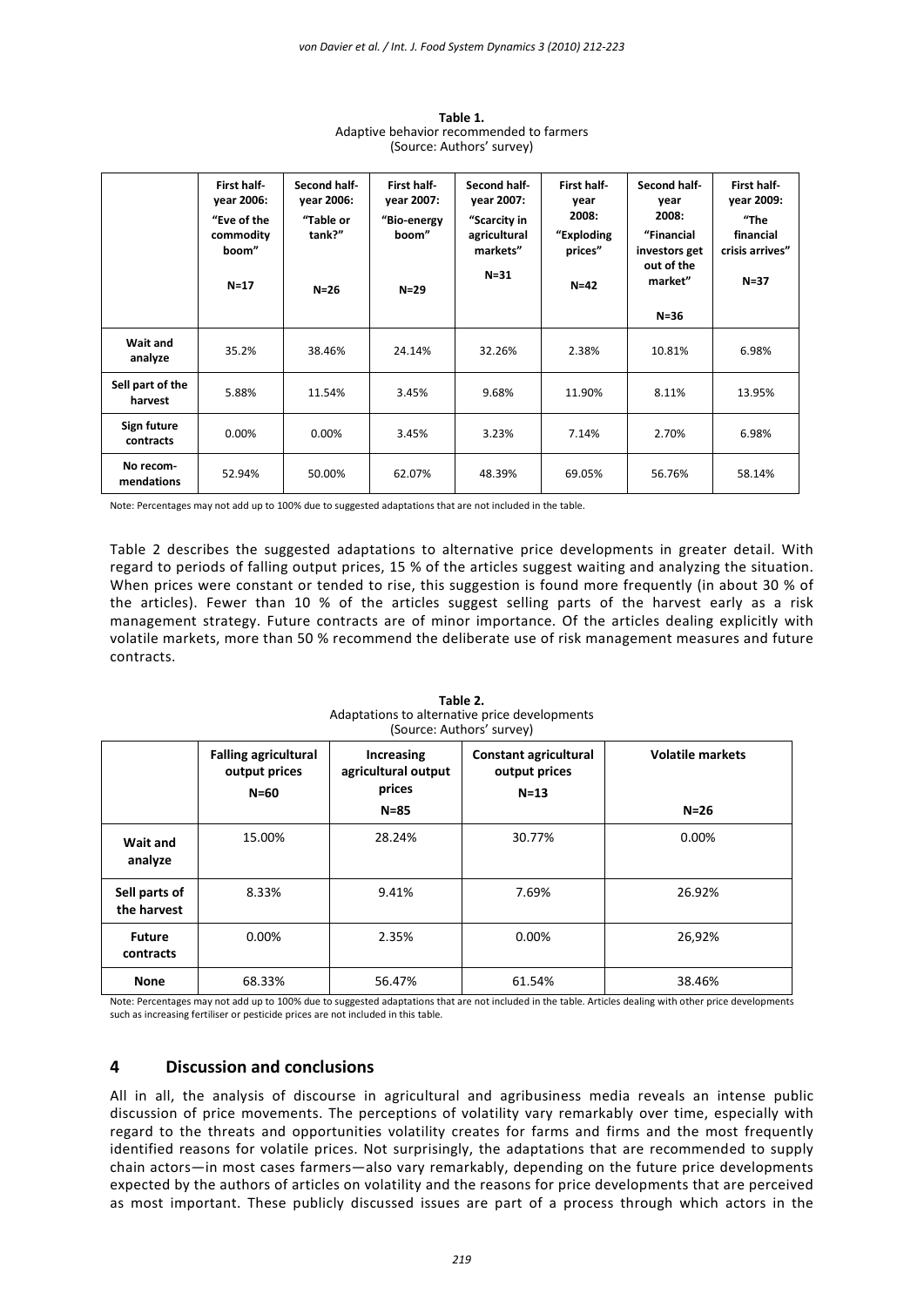agribusiness share their interpretations and form expectations about and attitudes towards volatile markets. This underpins the notion that there is no objective market environment for agribusiness firms; instead, market developments are, at least to a certain degree, constituted by the perceptions of supply chain actors. This observation is very much in line with Karl Weick's (1979) enactment hypothesis, according to which decision makers deliberately refer to specific parts of their firms' environment and, at the same time, neglect others and, in doing so, define those parts of the environment they consider most relevant.

Agricultural economists often apply a microeconomic approach that conceptualizes firm decisions as rational choices of utility-maximizing individuals who systematically react to economic incentives. In this vein, crop portfolio composition, for instance, is considered to reflect farmers' reactions to changes in (relative) prices (Ebmeyer, 2008). More recent studies have highlighted the role of bounded rationality (see, for instance, Musshoff et al., 2009) and decision anomalies (Schaper et al., 2010). Our empirical results suggest going one step further and adding a social constructionist perspective. Berger and Luckmann (1966) have stressed that all knowledge is derived from and maintained by social interactions. They hypothesize that knowledge is created by sharing subjective experiences with others (externalization), the transformation of subjective experience into social reality through such means as human [typifications](http://en.wikipedia.org/wiki/Typification) and institutions (objectivation) and the reappropriation of this reality by humans (internalization). We can conclude that price volatility does not exist as such on agricultural markets, but is the result of the perceptions of individuals, the relationships of these perceptions with those of other people, and the emergence of a common understanding of reality. As decision makers in agri-food supply chains act on this understanding, their shared knowledge of reality  $-$  in this case price volatility  $-$  is reinforced. Media discourse can be considered one element in this process of the social construction of reality.

One important implication is that interested parties could try to actively manage the expectations of supply chain actors. By, for instance, publishing information that influences addressees' perceptions or actively participating in public discussions on market developments and price movements, it is possible to influence how farm and firm managers perceive reality and what strategies they choose. Therefore, it can be very important for actors to have a dominant position in the public discourse in order to be able to propagate their positions and interpretations (Gamson, 1992).

An interesting question is which consequences similar expectations formed by public discourse can have on supply chain actors' behaviour. Economic as well as psychological research suggests that similar perceptions and expectations on the part of actors can result in similar reactions by decision-makers ("herd behaviour"; Rook, 2006). As a consequence, fashion trends can easily emerge in firm management and result in decisions that seek to meet external, institutionalized expectations even though they are technically inefficient (Walgenbach, 2007). This perspective has also inspired sociological research into how markets function and the role linkages between market partners stemming from micronetworks and macronetworks can have on various outcomes, including price volatility (Baker, 1984).

In organization theory, positive feedback processes due to shared assumptions on the part of actors have frequently been described. McGregor's (1960) theory X cycle, for instance, describes a situation in which firm managers perpetuate certain (but empirically wrong) negative assumptions concerning human behaviour and design organization structures according to those shared assumptions. This results in a vicious circle of decreasing human motivation and the implementation of even tighter control mechanisms that result in a further decrease in motivation. In such a case, managers are trapped in widely shared assumptions that they have learned, *inter alia*, in public discourse on people's capabilities and motivational predispositions and which do not allow them to redirect their behaviour.

Self-reinforcing processes have also been observed in strategic management. Miller (1993), for instance, describes a frequently observed pattern according to which once successful enterprises fail because firm managers stick to their once successful, now obsolete but still shared assumptions about what creates a firm's success. Similar self-reinforcing mechanisms are also stressed by some proponents of the resourcebased view in strategic management. They argue that firms cannot easily change their strategic positions due to their limited ability to learn new knowledge and change their basic assumptions about how to do business (Teece et al., 1994; Teece et al., 1997).

More recently these scattered theoretical insights into the important role of shared perceptions for firm behaviour have been collected within the framework of path dependence research (Schreyögg, Sydow, 2010). It is argued that decision-makers sharing mental maps, strong organizational cultures and the emergence of organizational loyalty (Simon, 1991) can result in the selective search for and processing of information. In the end, decision-makers' perceptions are crucial for firm adaptations in the face of such challenges as volatility.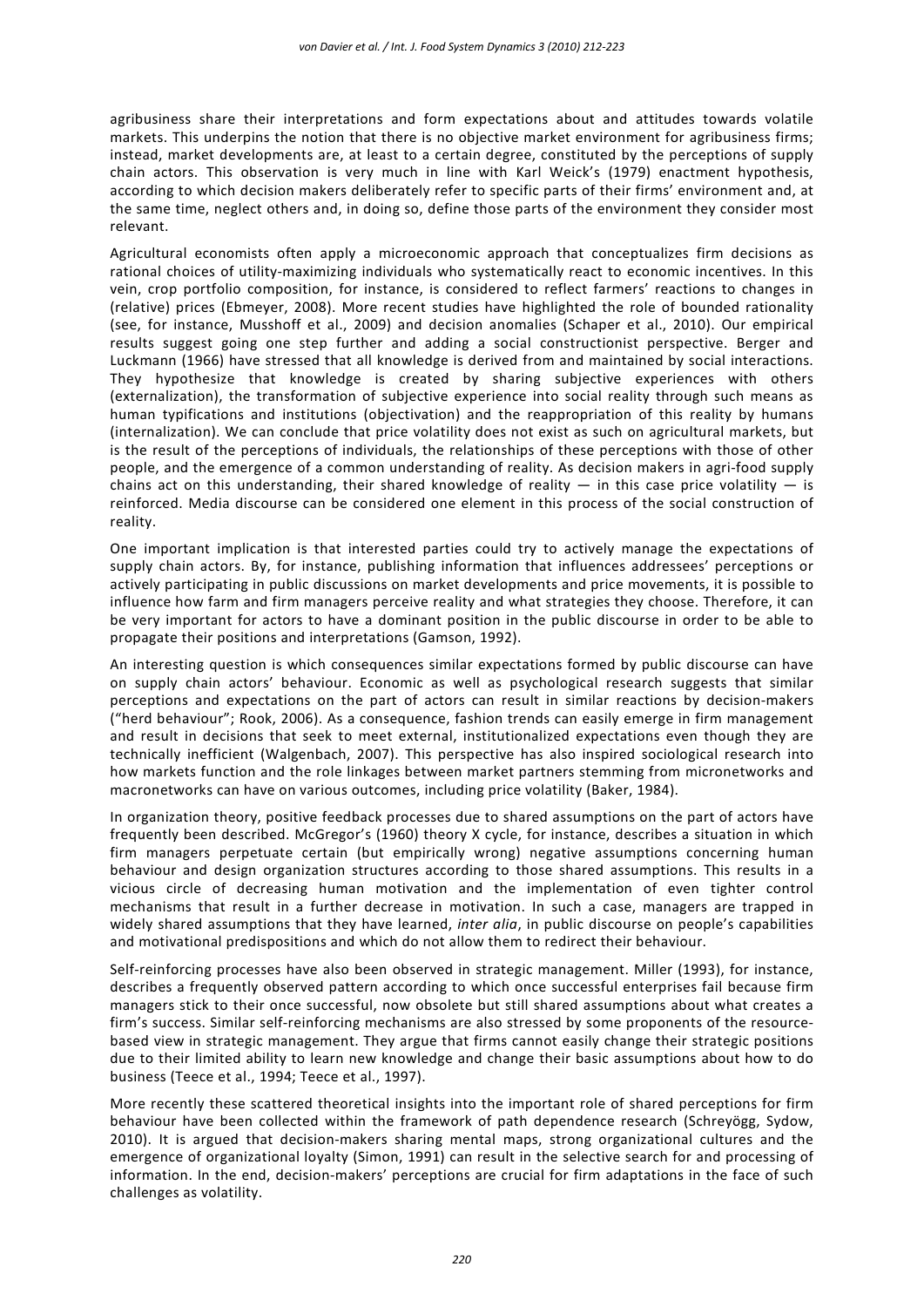Future research should analyze in greater detail the role public discourse plays in the emergence of shared perceptions, assumptions and mental maps and the creation of social knowledge. Empirical research could compare the content of discourse and actual firm behaviour in order to contribute to a better understanding of how strong the influence of public discussions on firm decisions is. Qualitative, case study-based research methods could help to obtain more in-depth insights into the processes of externalization, objectivation and internalization hypothesized by Berger and Luckamnn (1966). This type of research promises to be of particular interest because it has been frequently observed that farmers do not always act in line with scientists' recommendations regarding such issues as investment in milk quotas or cultivation of crops after the decoupling of EU payments from production. This indicates that enacted environments and the social construction of reality are relevant to managerial decisions; this observation also reflects the notion that decisions are made, at least to a certain degree, independently of what is recommended in public discourse.

#### **References**

- Armbruster, W. (2009). Challenges and Issues in the Next Decade: A Proactive Role for Agricultural and Resource Economists. *Agricultural and Resource Economics Review* 38: 1-7.
- Baker, W.E. (1984). The Social Structure of a National Securities Market. *American Journal of Sociology* 89: 775- 811.
- Berger, P.L., Luckmann, T. (1966). The Social Construction of Reality: A Treatise in the Sociology of Knowledge. New York.
- Bijman, W.J.J., Omta, S.W.F., Trienekens, J.H., Wijnands, J.H.M., Wubben, E.F.M. (eds.) (2006). International Agri-food Chains and Networks. Management and Organization. Wageningen.
- Brümmer, B., Koester, U., Loy, J.-P. (2008). Tendenzen auf dem Weltgetreidemarkt: Anhaltender Boom oder kurzfristige Spekulationsblase? Discussion Paper No. 0807, Department of Agricultural Economics and Rural Development, Georg-August University of Göttingen.
- Busse, S., Brümmer, B. (2009). Bestimmung der Determinanten der Rapspreisentwicklung in der Hochpreisphase auf Basis von Markovzeitreihenmodellen. Paper presented at 49<sup>th</sup> Gewisola Annual Meeting, Kiel, September 30 to October 2, 2009.
- Cadot, O., Olarreaga, M., Tschopp, J. (2009). Do Trade Agreements Reduce the Volatility of Agricultural Distortions? Agricultural Distortions Working Paper 88, May 2009.
- Chen, L. (1996). Stochastic Mean and Stochastic Volatility: A Three-Factor Model of the Term Structure of Interest Rates and Its Application to the Pricing of Interest Rate Derivatives. London.
- Daele, W.v.d., Neidhard, F. (eds.) (1996). Kommunikation und Entscheidung. Politische Funktionen öffentlicher Meinungsbildung und diskursiver Verfahren. Berlin.
- Deecke, U., Riedel, J. (2008). Die Atempause gut nutzen! *DLG-Mitteilungen* 5: 27-32.
- Donati, P.R. (2001). Die Rahmenanalyse politischer Diskurse. In R. Keller, A. Hirseland, W. Schneider, W. Viehöver (eds.). Handbuch Sozialwissenschaftliche Diskursanalyse. Vol. 1: Theorien und Methoden. Opladen, pp. 145-176.
- Ebmeyer, C.D. (2008). Crop Portfolio Composition under Shifting Output Price Relations Analyzed for Selected Locations in Canada and Germany. Braunschweig.
- FAO (2009). International Commodity Prices: Monthly Averages. http://www.fao.org/es/esc/prices/ PricesServlet.jsp?lang=en; downloaded October 7, 2009.
- Ferree, M.M., Gamson, W.A., Gerhards, J., Rucht, D. (2002). Shaping Abortion Discourse. Cambridge.
- Fock, C., Fuchs, C., Kasten, J. (2008). Jagd nach Grund und Boden. *DLG-Mitteilungen* 10: 14-20.
- Früh, W. (1981). Inhaltsanalyse. Theorie und Praxis. 5<sup>th</sup> ed., Konstanz.
- Gamson, W.A. (1992). Talking Politics. New York.
- Gerhards, J., Neidhardt, F. (1991). Strukturen und Funktionen moderner Öffentlichkeit: Fragestellungen und Ansätze. In S. Müller-Doohm, K. Neumann-Braun (eds.). Öffentlichkeit, Kultur, Massenkommunikation. Oldenburg, pp. 31-89.
- Gillen, D., Lall, A. (2002). The Economics of the Internet, the New Economy and Opportunities for Airports. *Journal of Air Transport Management* 8: 49-62.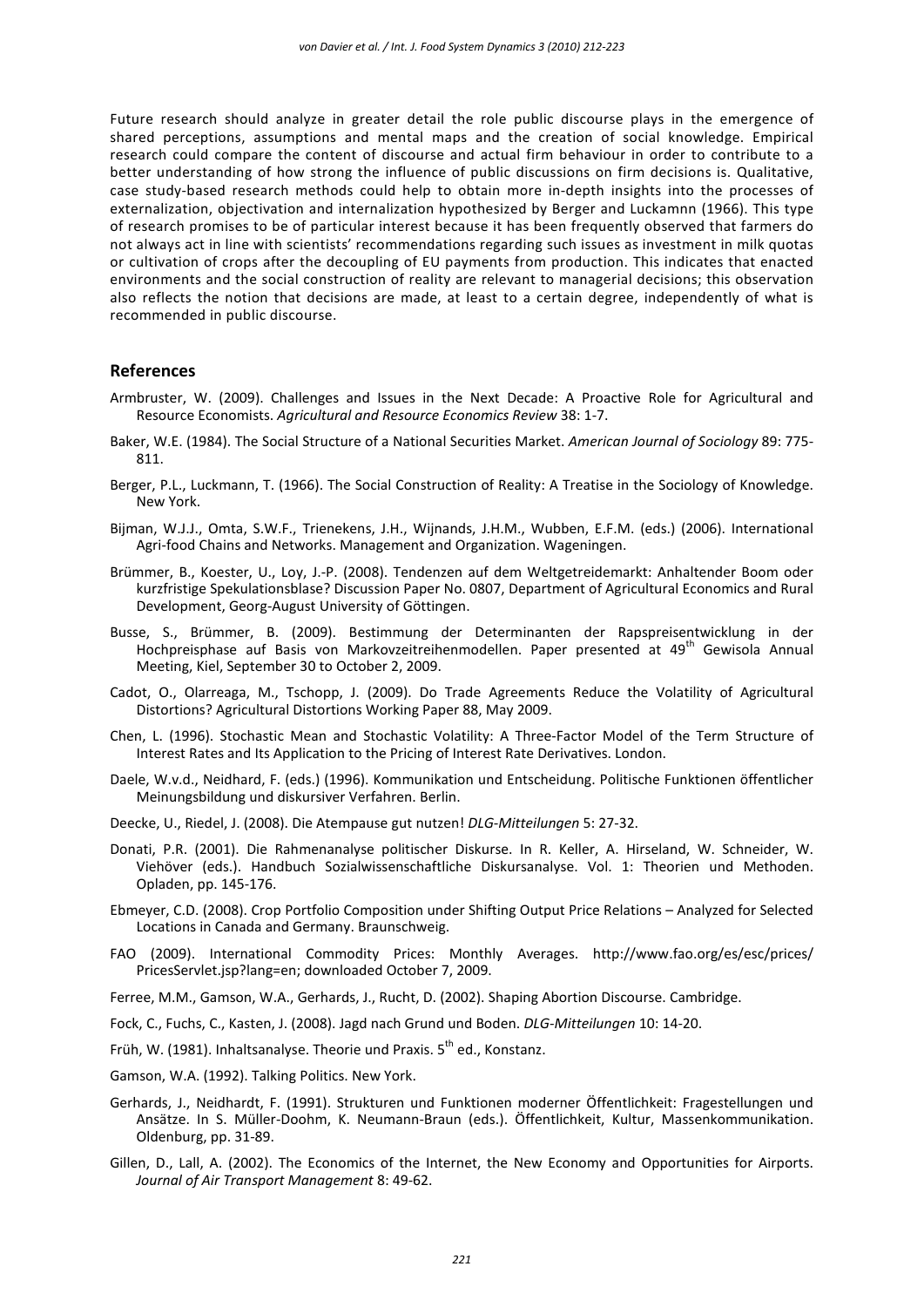- Grote, G. (2004). Uncertainty Management at the Core of System Design. *Annual Reviews of Control* 28: 267- 274.
- Hares, M. (2009). Terminmärkte erfolgreich nutzen. *Neue Landwirtschaft* 6: 22-24.
- Harri, A., Nalley, L., Hudson, D. (2009). The Relationship between Oil, Exchange Rates, and Commodity Prices. Journal of Agricultural and Applied Economics 41: 501-510.
- Harrington, S., Niehaus, G. (2003). Risk Management and Insurance. 2<sup>nd</sup> ed., New York.
- Hess, S., Kleinschmit, D., Theuvsen, L., von Cramon-Taubadel, S., Zschache, U. (2009). A Discourse Analysis to Explain the Path Dependency of Seasonal Farm Labour Regulations in Germany. In: Berg, E., Hartmann, M., Heckelei, Th., Holm-Müller, K., Schiefer, G. (eds.): Risiken in der Agrar- und Ernährungswirtschaft und ihre Bewältigung, Münster-Hiltrup, 2009, pp. 305-315.
- Hitzfeld, J. (2009). Globale Agrarmärkte eine intakte Wachstumsstory? Paper presented at Agritechnica 2009, Hannover, November 10, 2009.
- Huith, M., Sichler, G. (1996). Betriebsmanagement für Landwirte: Existenzsicherung für Betriebe und Unternehmen. Munich.
- Irwin, S., Sanders, D., Merrin, R. (2009). Devil or Angel? The Role of Speculation in the Recent Commodity Price Boom (and Bust). *Journal of Agricultural and Applied Economics* 41: 377-391.
- Isermeyer, F. (2007). Wunsch und Wirklichkeit. DLG-Mitteilungen 5: 20-23.
- Jäger, S. (2001). Diskurs und Wissen. In Keller, R., Hirseland, A., Schneider, W. Viehöver, W. (Eds): Handbuch Sozialwissenschaftliche Diskursanalyse 1. Opladen, pp. 81-112.
- Karali, B., Power, G. (2009). What Explains High Commodity Price Volatility? Estimating a Unified Model of Common and Commodity-Specific, High- and Low-Frequency Factors. Paper presented at AAEA & ACCI Joint Annual Meeting, Milwaukee, WI, July 26-29, 2009.
- Lawrence, P.R., J.W. Lorsch (1967). Organization and Environment: Managing Differentiation and Integration. Boston.
- Lazzarini, S.G., Chaddad, F.R., Cook, M.L. (2001). Integrating Supply Chain and Network Analyses: The Study of Netchains. *Journal on Chain and Network Science* 1: 7-22.
- Lips, M., Rieder, P. (2005). Abolition of Raw Milk Quota in the European Union: A CGE Analysis at the Member Country Level. *Journal of Agricultural Economics* 56: 1-17.
- Löw, K. (2008). Typisierung, Messung und Bewertung von Risiken im Rahmen des Risikomanagements. Hamburg.
- Makenete, A., Lemmer, W., Kupka, J. (2008). The Impact of Biofuel Production on Food Security: A Briefing Paper with a Particular Emphasis on Maize-to-Ethanol Production. *International Food and Agribusiness Management Review* 11: 101-110.
- McGregor, D. (1960). The Human Side of Enterprise. New York.
- Miller, D. (1993). The Architecture of Simplicity. *Academy of Management Review* 18: 116-138.
- Mintzberg, H. (1989). Mintzberg on Management: Inside our Strange World of Organizations. New York.
- Morales, C., Garrido, A., Pálinkás, P., Székely, C. (2008). Risks Perceptions and Risk Management Instruments in the European Union: Do Farmers Have a Clear Idea of What They need? Paper presented at 12th EAAE Congress, Gent 2008.
- Mußhoff, O., Hirschauer, N. (2010). Modernes Agrarmanagement: Betriebswirtschaftliche Analyse- und Planungsverfahren. Munich.
- Mußhoff, O., Hirschauer, N., Waßmuß, H. (2009). The Role of Bounded Rationality in Farm Financing Decisions: First Empirical Evidence. Paper presented at 27<sup>th</sup> International Conference of the IAAE, August 16 to 22, 2009, Beijing.
- Mußhoff, O., Odening, M., Xu, W. (2009). Management of Climate Risks in Agriculture: Will Weather Derivatives Permeate? Applied Economics, pp. 1466-4283.
- Pfeffer, J., Salancik, G.R. (1978). The External Control of Organizations: A Resource Dependence Perspective. New York.
- Qaim, M., Fischer, E. (2009). Herausforderung Welternährung: Steht die globale Landwirtschaft vor einer neuen historischen Aufgabe? In: DLG (ed.). Landwirtschaft 2020: Herausforderungen, Strategien, Verantwortung. Frankfurt, pp. 185-206.